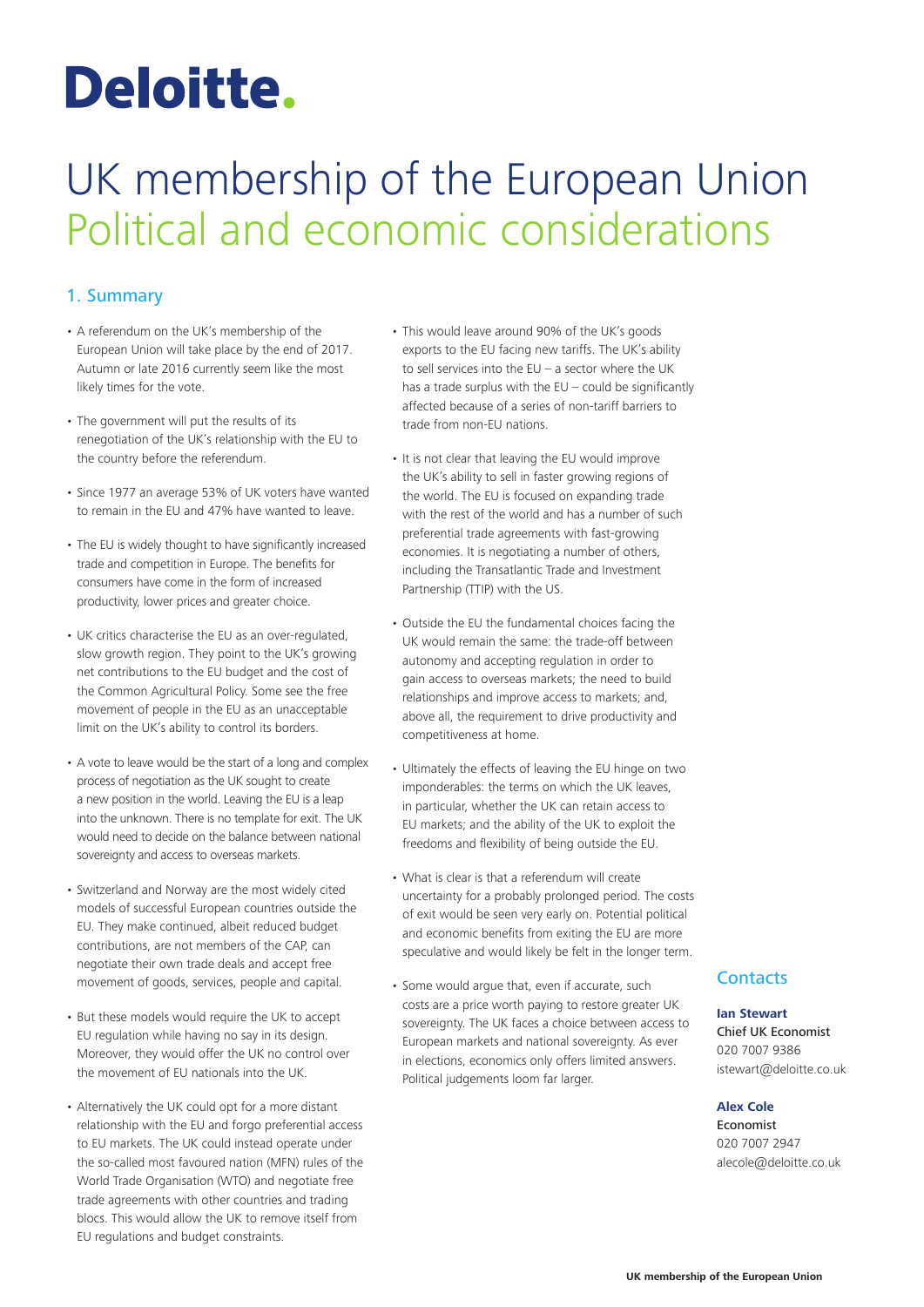#### 2. Political background

The last referendum on UK membership of the then European Economic Community (EEC) was held in 1975, just two years after the UK joined the EEC. The electorate voted by 67.2% to 32.8% to stay in.

Since 1975 the EEC has become the European Union, growing from 9 to 28 members, expanding into Central and Eastern Europe, creating the Single Market and the Single Currency. The EU of today is far larger and more integrated than the Common Market of the mid-1970s.

The Prime Minister has said that the forthcoming referendum on membership of the EU will be held by the end of 2017. To allow for the renegotiation that will precede the vote the earliest likely date for the referendum is June 2016 (the government has ruled out holding it on 5 May 2016, the same day as elections to devolved parliaments in Scotland, Wales and Northern Ireland and for London's mayor). Autumn or late 2016 are generally seen as the most likely dates for the referendum. A referendum in 2017 is perhaps a less attractive option, partly because it would extend the period of uncertainty about Britain's relationship with Europe. The UK is also likely to want to avoid its position in Europe becoming an issue in the French and German elections, due to be held in April/May 2017 and September 2017 respectively.

Voters will be presented with the conclusions of the government's renegotiation of the UK's relationship with the EU. Mr Cameron's list of aims includes protecting Britain's position in the Single Market, returning powers from Brussels, a role for national parliaments to block unwanted EU legislation and excluding the UK from the ideal of "ever closer union". The Conservative manifesto also called for measures to limit the access of migrants to the British welfare system.

Mr Cameron had previously stated that he believed "proper, full-on treaty change"<sup>1</sup> would be required to make some of these aims legally binding, although he has since softened his stance in the face of European opposition. The European Commission President Jean‑Claude Juncker has publicly ruled out any treaty negotiations on Britain's relationship with Europe until two years after any referendum. Downing Street has now conceded that the changes it seeks would not lead to treaty change before Britain votes in its referendum. Instead the official position is that Britain would aim for an "irreversible" and "legally binding" guarantee that agreed changes will be attached to the treaty in the years following a referendum.

In the event of a No vote the UK would invoke Article 50 of the Lisbon Treaty requiring the EU to negotiate a withdrawal agreement. The regulation allows for two years of negotiations, and more by mutual consent, during which time existing EU regulation would apply. The terms of Britain's exit would need to be agreed in negotiation with the European Commission and other member states.

#### 3. Public and business opinion

UK voters have consistently been among the most euro‑sceptic in Europe. Nonetheless, in the last 40 or so years the public has been more likely to support staying in the EU than leaving. Since Ipsos MORI started polling the public in 1977 on average 53% of voters in a simple yes/no poll have supported membership of the EU and 47% have opposed it. Public support for the EU fell between a low of 26% in 1980 and a high of 63% in 1991. Over the last two years support for membership has averaged 52% with the latest Ipsos Mori poll showing 61% in favour of continued membership.

Business opinion tends to be more favourable to the EU than public opinion. The second quarter 2015 Deloitte CFO Survey showed strong support among the UK's largest corporates for continued EU membership. Nearly three‑quarters of CFOs (73%) favour remaining in the EU, with 23% believing it is still "too early to say" (depends on results of the renegotiation), 1% "don't know" and just 3% of those polled preferring exit. A recent British Chambers of Commerce survey (published Q1 2015) shows a clear majority of companies view withdrawal from the EU as an undesirable outcome. Chambers' members see continued membership of the EU with some powers being transferred back to the UK as the ideal outcome.

However, small businesses are more likely to be split on the issue. Polling for the Federation of Small Businesses shows 47% of small businesses in favour of EU membership, with 41% opposed and 11% undecided (September 2015). The greater euro‑scepticism of smaller businesses illustrates how the costs and benefits of EU membership are distributed unevenly, with smaller businesses less likely to export and also often less able to deal with potentially costly or time consuming regulations.

> 1. http://www.theguardian. com/politics/2013/jan/23/ david-cameron-eu-speechreferendum, 23rd January 2015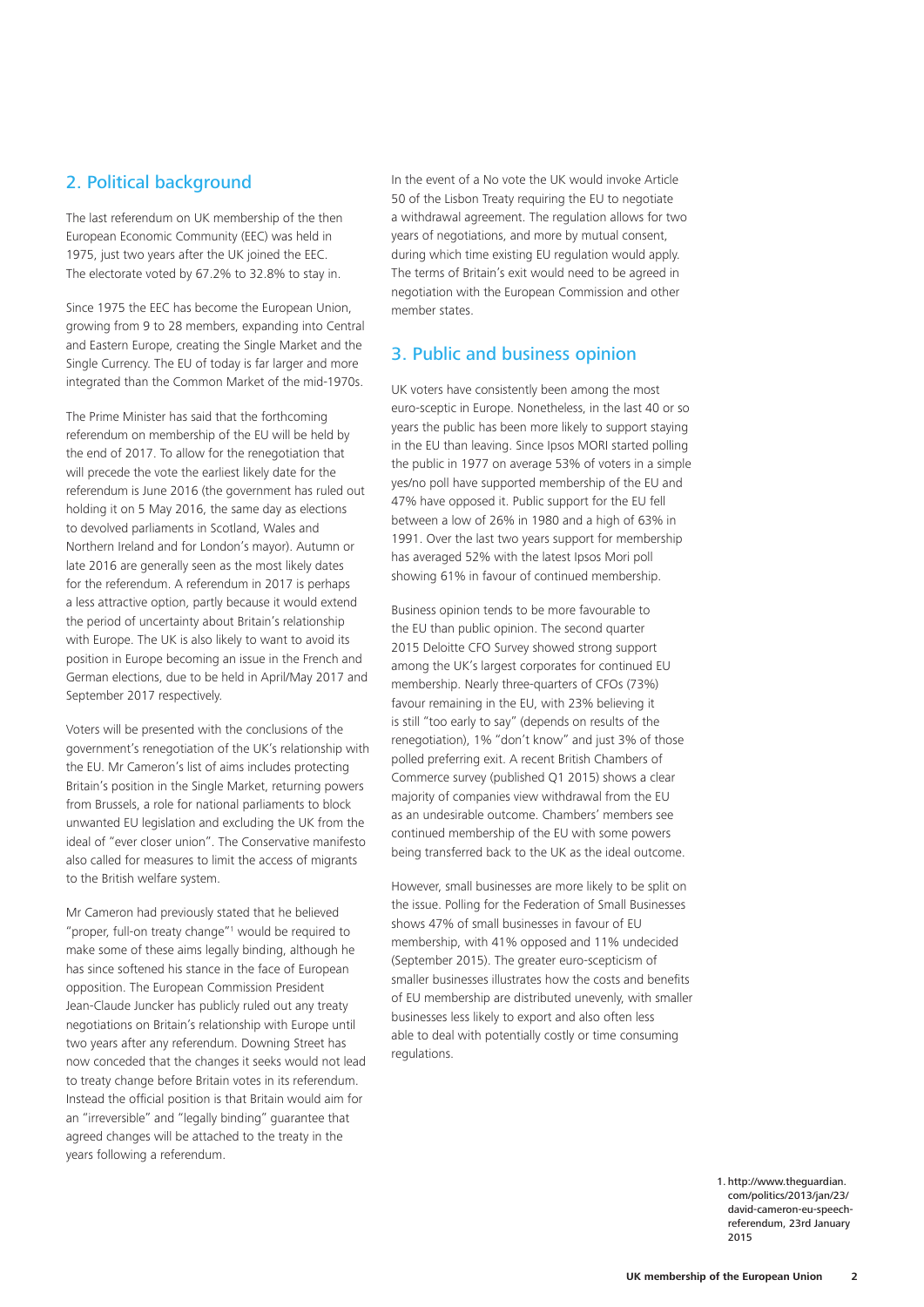The major British business groups (including the CBI, the Engineering Employers Federation, the Chambers of Commerce, the Institute of Directors, the British Bankers' Association and CityUK) favour continued membership of the EU and a renegotiation of Britain's relationship with the EU. There are also both pro‑EU (e.g. Business for New Europe) and anti‑EU (e.g. Global Britain) business lobbies. Open Europe and Business for Britain argue for fundamental, pro-market EU reform and an EU referendum.

#### 4. EU or not EU

The most powerful economic argument for the EU is a simple, free market one: economic theory and experience show that trade and competition raise growth rates and incomes. Increased trade and competition put pressure on business to drive efficiency, improve products and reduce prices. The result is that consumers get better products at cheaper prices. It was for such reasons that Mrs Thatcher campaigned to keep Britain in the Common Market in 1974 and was a staunch supporter of the European Single Market.

The Single Market, which launched in 1992, was one of the great integrating measures in the history of the EU. With the enlargement of the EU to Central and Eastern Europe in 2004 and 2007, it now provides access to a market of 500 million consumers. This market has supported the emergence of the City of London as the financial centre of Europe and the UK's position as the main destination location for foreign direct investment into Europe. The EU is by far the UK's single largest export market, accounting for 45% of all UK exports. The creation of the world's largest free trade area is widely judged to have materially supported growth in the UK and the rest of Europe.

There are, of course, also drawbacks to EU membership. UK critics argue that the EU has excessively curtailed the sovereignty of national parliaments and has over‑regulated. They point to the UK's growing net contributions to the EU budget, now equal to 0.6% of UK GDP, or £140 per head of the population, and the cost of the Common Agricultural Policy. Some also see the free movement of people within the EU as being inconsistent with UK sovereignty over who settles and works in the UK.

In the referendum voters will be choosing between a known, if evolving, relationship with the rest of Europe and leaving the EU. A vote to leave would be the start of a long and complex process of negotiation as the UK sought to create a new position in the world.

The next section demonstrates that if the aim of the UK's negotiators were to retain access to, and the benefits of, the European Single Market, they would almost certainly have to continue to make budget contributions and accept a high proportion of EU regulation.

#### 5. The Swiss and Norwegian options

The two most widely discussed alternatives to the EU are membership of the European Economic Area (EEA) or the European Free Trade Area (EFTA). Norway, Iceland and Liechtenstein's relationship with the EU is governed by their membership of the EEA. Switzerland is outside the EEA and its relationship with the EU operates through EFTA.

The EEA is essentially an extension of the EU, and was formed to extend the Single Market to Iceland, Liechtenstein and Norway, while enabling them to opt out of certain elements of the EU, such as the Common Agricultural and Fisheries Policies and the EU's Common Foreign and Security Policy. It gives its members access to the Single Market, with zero tariffs, and provides for the application of almost all EU legislation, including the free movement of people, goods, services and capital. Members make significant EU budget contributions, at about 83% of EU members' rates, and are subject to almost all EU regulation while having no say in shaping it.

Switzerland's membership of EFTA in theory offers a more distant relationship with the EU. In practice Switzerland has signed up to a high proportion of EU regulation, including the free movement of people, in return for access to the Single Market. Like Norway et al, Switzerland is outside the CAP and can negotiate its own trade deals. But Switzerland's budget contributions are lower, at around 40% of full EU rates, compared to the 83% of EU rates faced by Norway et al.

Following the model of Switzerland or Norway would not give the UK greater control over the movement of people. On the contrary, these EU 'outs' have signed the Schengen agreement, which has eliminated passport checks for EU citizens within the EU, a measure from which the UK secured an opt-out. The EU 'outs' also subscribe to the free movement of people within the EU. For this reason some UK advocates of leaving the EU reject EEA and EFTA membership on the grounds they may be inconsistent with national control over borders.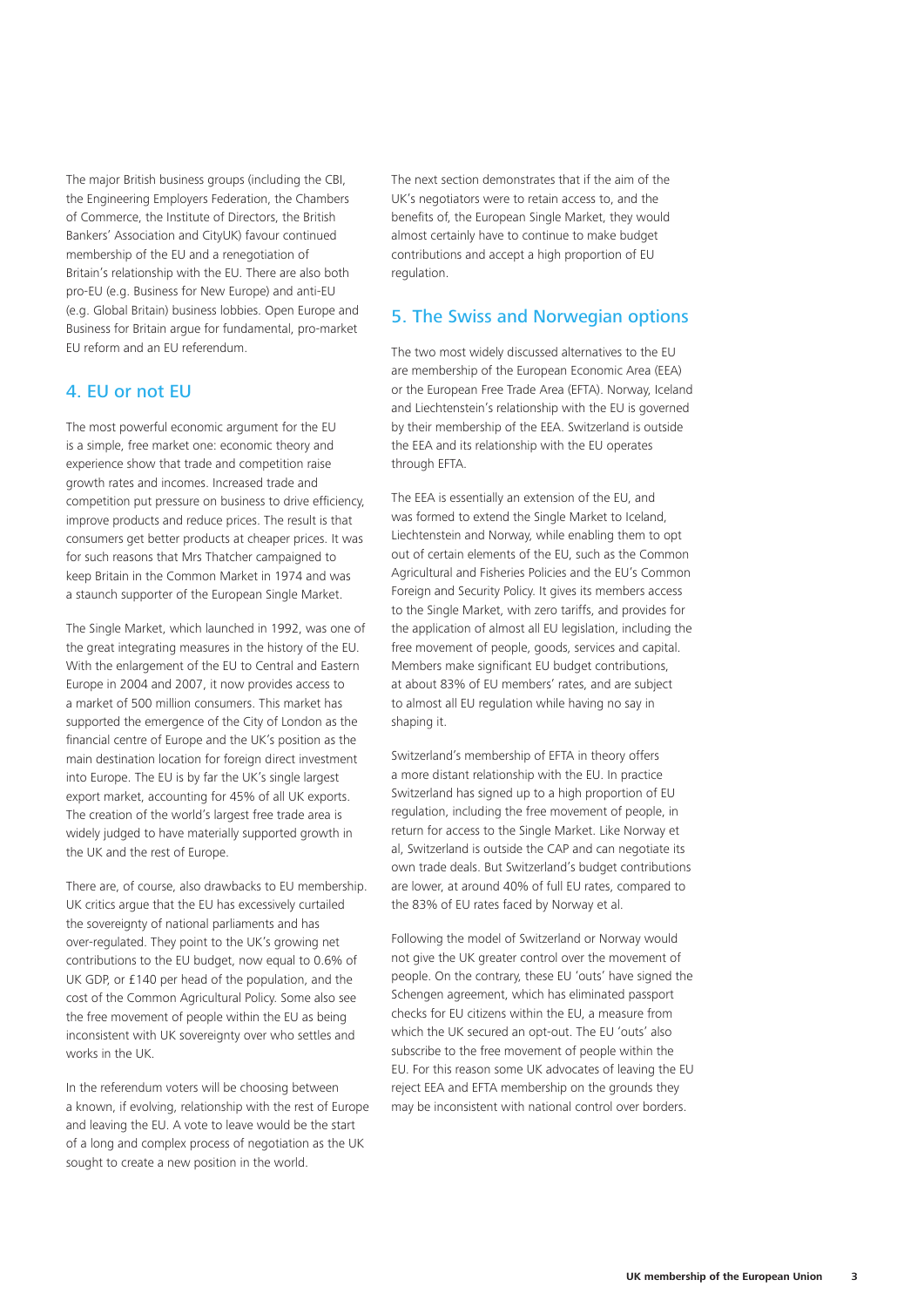Switzerland's recently troubled relationship with the EU over free movement illustrates the difficulties the UK may face in trying to opt out of this area of EU policy. In February 2014 the Swiss narrowly voted to opt out of their agreement with the EU on the free movement of people, and to impose quotas on migrants – in contravention of the bilateral agreement signed with the EU in 1999. The EU has so far refused to negotiate with Bern on this issue, instead suggesting that Switzerland may have to go back to voters with another referendum. To its detractors in Europe Switzerland's approach smacks of "Europe a la carte" – the notion that it is possible to have the most desirable parts of the EU and omit less popular aspects. Britain is likely to find itself up against a similar sentiment during its renegotiation with the EU.

Switzerland, Norway et al have little influence over EU regulation outside the EU. But as relatively small countries they would probably have fairly limited influence even as EU members. The UK, by contrast, is one of Europe's major economies with significant influence in the EU. Losing direct influence over EU regulations and the ability to push for trade liberalisation, especially in services, are particular risks for the UK. The financial sector is especially concerned that the UK retains a strong voice in European financial regulation to avoid measures that could disadvantage the City.

#### 6. The Most Favoured Nation option

An alternative path for the UK would be to seek a more distant relationship with the EU and forgo preferential access to EU markets along the Swiss or Norwegian lines. This would allow the UK to remove itself from EU regulations and budget contributions. The UK could instead operate under the so‑called most favoured nation (MFN) rules of the World Trade Organisation (WTO). Many countries operate under MFN, and also negotiate free trade agreements with other countries and trade blocs to improve their access to other markets.

Advocates of the UK MFN route point out that the average maximum tariff to which UK exports could be subject has fallen from 5% in 1990 to 1% today. Liberalisation of world trade in the last quarter of a century has reduced barriers to trade and opened up new markets, in the process reducing some of the advantages of membership of a free trade area, such as the EU.

MFN tariffs could be imposed on around 90% of the UK's goods exports to the EU, meaning a loss of competitiveness. And while average tariff rates have fallen over time, they vary by sector. For instance in a number of sectors where the UK runs a trade surplus with the EU exports would be subject to tariffs of up to 13%. Moreover, the UK's ability to sell services into the  $EU - a sector where the UK has a trade surplus with the$ EU – could be significantly affected because of a series of non-tariff barriers to trade from non-EU nations.

Yet Britain would not be the only loser from the imposition of such tariffs. The UK ran a trade deficit with the EU in goods and services equivalent to 3.4% of UK GDP in 2014. So EU nations exporting to the UK would also lose out from the imposition of tariffs. It is possible that the EU concludes that it needs access to the UK market as much as the UK needs access to EU markets, giving it an incentive to reach some sort of Free Trade Arrangement with the UK.

Advocates of leaving the EU argue that the region is a slow growth area and the UK should reorientate its trade towards faster growing markets elsewhere. Certainly Europe is no longer the booming region it was when Britain joined the European Community more than 40 years ago. EU growth averaged over 3% in the 1970s but is forecast to be less than half this rate in the next ten years. Indeed for the last 20 years the UK has been one of the EU's faster growing major economies, a situation that is widely expected to continue. While the EU is by far the UK's single largest export market, accounting for 45% of all UK exports, this share has shrunk from 54% in 2006 as faster growing emerging markets absorb a larger share of UK exports. Oxford Economics estimates that if current trends continue the EU will account for just over 40% of UK exports by 2019.

Yet it is not clear that leaving the EU would improve the UK's ability to sell in faster growing regions of the world. The EU is very focused on expanding trade with the rest of the world and has a number of such preferential trade agreements with fast‑growing economies. It is negotiating a number of others, including TTIP with the US.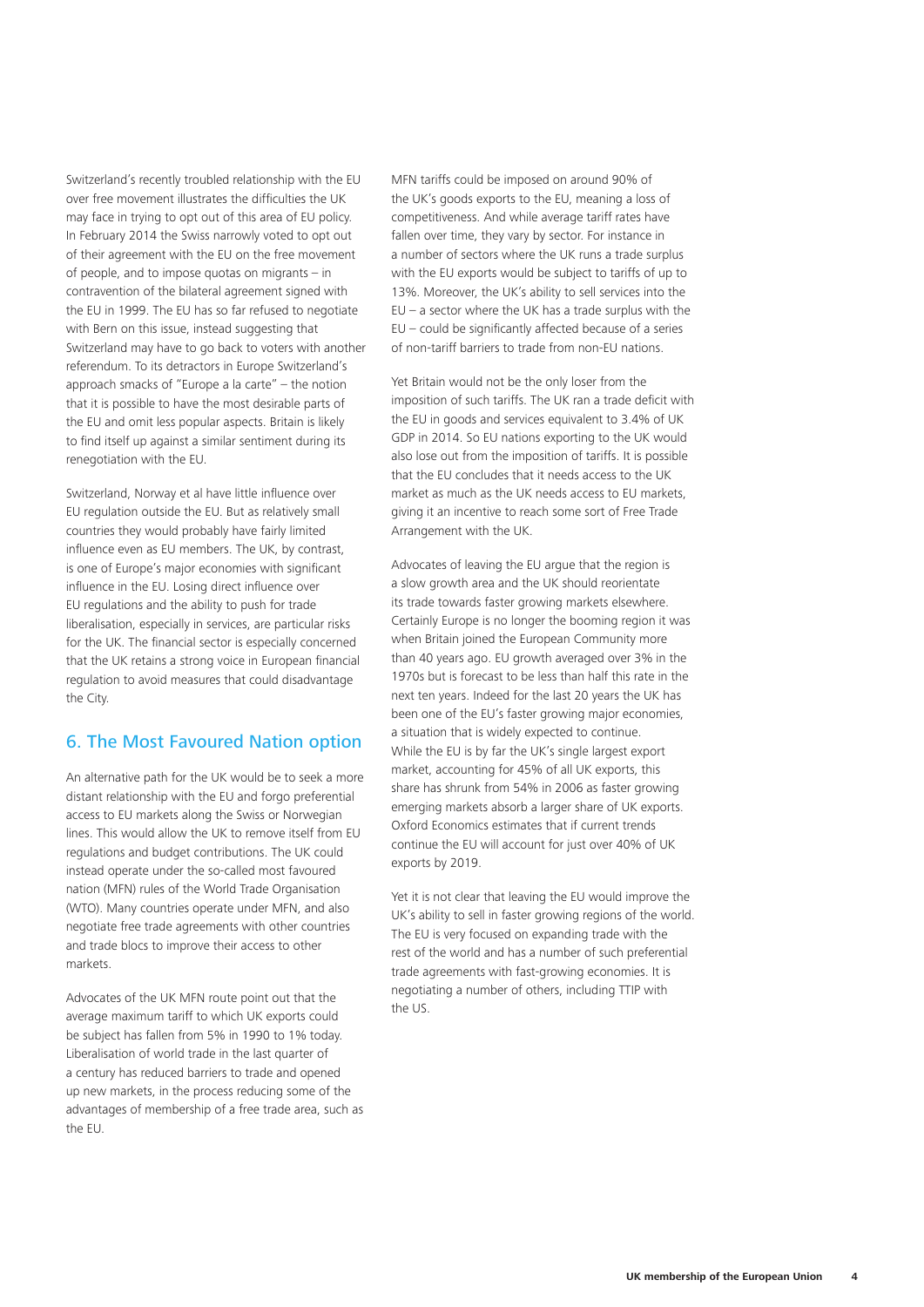#### 7. Brexit: No escape from regulation?

Regulations are not just a cost and a hindrance. Aside from social and welfare considerations, regulations are needed to set common standards within a single market. As well as creating costs, this process has also brought considerable benefits for the UK. The Centre for European Reform has estimated that UK trade with other EU countries is 55% higher than would have occurred in the absence of current EU trading arrangements. Liberalisation of European trade in services – currently covered by the EU Services Directive – would be of great value to a net exporter of services like the UK. The think tank Open Europe has suggested that further opening up European services trade could boost EU GDP by €300 billion, and benefit the UK significantly.

Leaving the EU is unlikely to offer a silver bullet for the problem of excessive or ill designed regulation. After 40 years of EU membership much of the UK's regulatory structure is EU inspired and much would remain even if the UK left the EU. To retain unfettered access to the Single Market it is likely that the UK, like Switzerland, would need to sign up to a significant amount of EU regulation.

Moreover, the UK does not appear, by international standards, to be a highly regulated economy. OECD research shows that that UK product and labour markets are among the most lightly regulated in Europe. Even within the EU, nations have a considerable degree of control over domestic regulation. The World Bank's Doing Business report scores countries on the ease of doing business in those economies. They rank Denmark, an EU member, in fourth position, just below Hong Kong while Greece is in 61st place, just one place ahead of Russia. It is not necessarily the case that exiting the EU would trigger a bonfire of regulations.

#### 8. Role of Foreign Direct Investment in the UK

In recent decades the UK has tended to invest a smaller proportion of GDP than its main competitors. The relative weakness of domestic investment makes foreign direct investment (FDI) particularly important for the UK economy.

On this front the UK's performance is strong. The UK is the main destination for FDI in Europe and FDI accounts for 21% of UK investment, more than twice the level of other developed economies.

The EU now accounts for 46% of the stock of FDI in the UK. Nearly a third of FDI into the UK comes from overseas banks and other financial companies, of which about half are lenders and institutions with their European base in Britain.

FDI helps support jobs, but also assists in the transfer of technology and management techniques, and in so doing boosting domestic productivity.

Membership of the EU is one of many factors which investors routinely cite as supporting their decision to invest in the UK. The uncertainty associated with exiting the EU, especially in the short term, is likely to weigh on the willingness of foreign investors to commit capital to the UK. Those who favour UK secession from the EU might observe that Switzerland has done very well attracting FDI outside the EU (Switzreland's stock of FDI is equivalent to 107% of its GDP, twice UK levels). However, there is free movement of goods, services, people and capital between Switzerland and the EU and Switzerland has developed its relationship with the EU over more than 60 years.

#### 9. Financial Services and the City of London

Globalisation and increased European integration, particularly the free movement of capital, have consolidated London's position as Europe's financial centre. The statistics are impressive. The UK is the world's largest net exporter of financial services with a surplus of \$95 billion in 2014, more than twice the US surplus of \$36 billion. Over 250 foreign banks operate across the UK and the UK is the world's leading foreign exchange market.

The City enjoys a number of inherent strengths – the international benefits of the English language, a competitive corporate tax regime, attractiveness as a place to live and work, clusters of skills, and deep and liquid financial markets.

These advantages would remain outside the EU. Moreover some feel that financial services firms and banks are over‑burdened with regulation that limits growth and innovation. Approximately 80% of UK financial services regulation is from the EU. Three EU agencies have since been created covering banking, insurance, securities and markets, with binding powers that can overrule a British veto on key matters in extremis, effectively passing final control over City regulation to Brussels.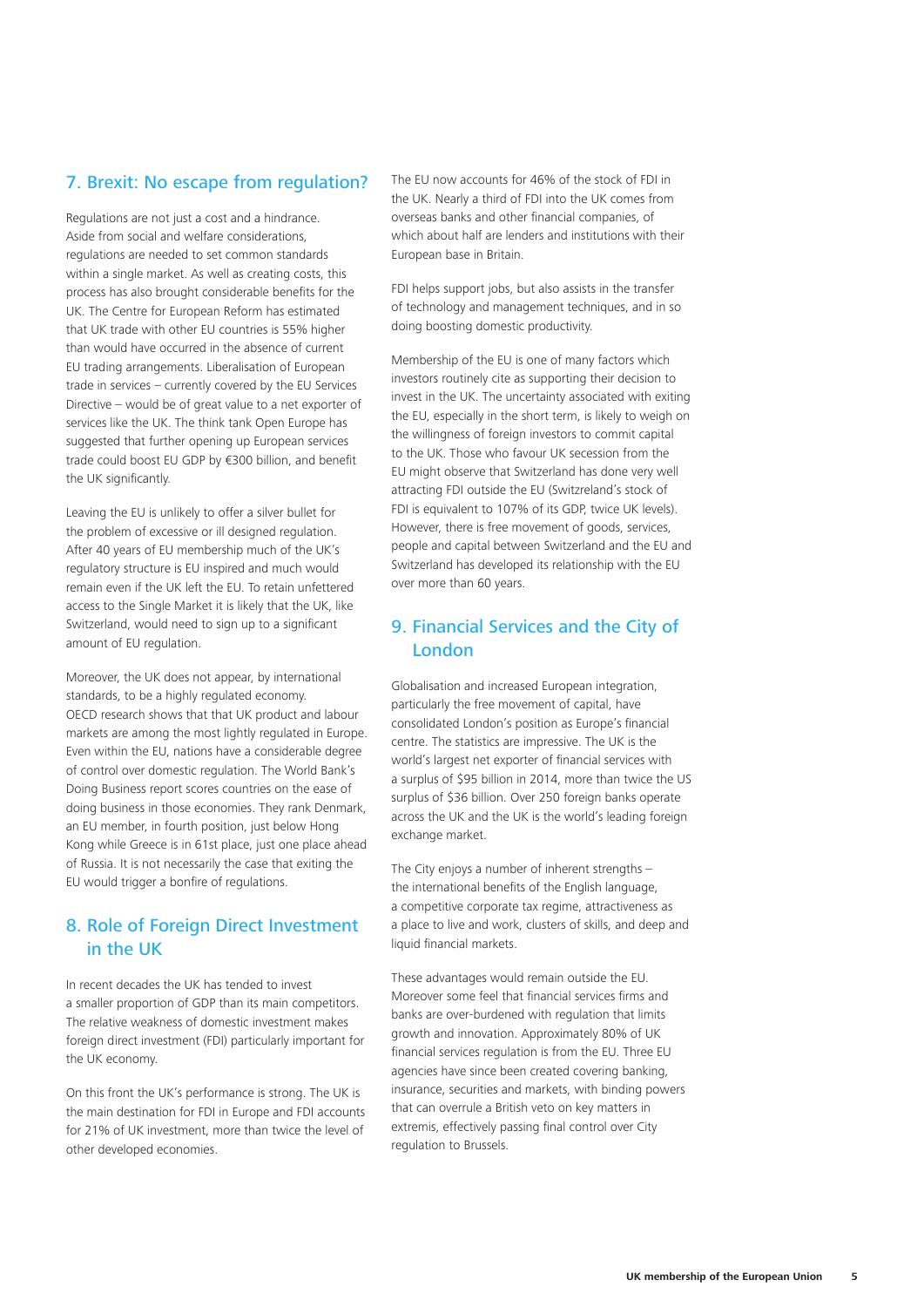But by seceding the UK would raise a fundamental question about Britain's access to European markets. There have already been moves in the EU to keep euro‑denominated transactions within the euro area – moves that fell foul of the EU's rules on the free movement of capital. The Chancellor is also seeking guarantees from the EU that the City of London will be protected against discrimination by the countries of the euro area. Were the UK to exit the EU it seems inevitable that the UK would face greater hurdles accessing European financial markets.

#### 10. Conclusion

Outside the EU the fundamental choices facing the UK would remain the same: the trade‑off between autonomy and accepting regulation to gain access to overseas markets, the need to build relationships and improve access to markets, and above all the requirement to drive productivity and drive competitiveness at home.

The decision to leave the EU would involve short-term costs, uncertainty and disruption. A period of two years or more of negotiations following a vote to exit would be a time of elevated uncertainty. Some companies and investors would hold back from expansion awaiting clarity on the UK's future. The UK is the world's second largest destination for foreign direct investment and it accounts for a fifth of all investment in the UK. The risk of losing unrestricted access to European markets would remove an important attraction for foreign capital investing in the UK. The switch to different systems and regulation is likely to involve disruption and costs. Uncertainty and change caused by exiting from the EU would likely slow growth in the period following a vote to secede.

Costs and disruption in the short to medium term seem inevitable, but advocates of exit believe that this will pave the way for longer term gains as the UK exploits new freedoms outside the EU. The UK, as a net importer of food, and with large, relatively efficient farms, would benefit from the lower food prices that would prevail outside the Common Agricultural Policy. If the UK gave up or failed to win continued, unfettered access to EU markets, it would also save on budget contributions equivalent to 0.6% of GDP and would be master of its own regulations and borders. It would also have the right to strike trade deals with fast growing markets.

Ultimately the effect of leaving the EU hinges on two imponderables: the terms on which the UK leaves, in particular, whether the UK can retain access to EU markets, and the ability of the EU to exploit the freedoms and flexibility of being outside the EU. There is no definitive answer to these questions. Much of the supposedly economic debate veers into the realms of politics. As with the Scottish independence debate, those who favour exit see gains and vice versa.

What is clear is that the referendum will create uncertainty for a probably prolonged period. The costs of exit would be seen very early on. Potential political and economic benefits from exiting the EU are rather more speculative and would tend only be felt in the longer term.

Potential gains and losses from exit are also distributed unevenly. Larger, more international businesses focussed on European markets are more likely to be net losers. Domestic, smaller businesses with less capacity to cope with complex regulation could benefit. The UK financial sector would face particular difficulty retaining full access to European markets; it would be easier for manufacturing to do so. The farming sector and lower income regions would need new, domestic funding to plug the gap left by EU grants and subsidies.

Estimates of the costs and benefits of EU membership are subjective and vary widely. A CBI literature review (2013) found the net benefits arising from EU membership in the region of 4‑5% of GDP. A recent estimate from the London School of Economics (2014) puts the net cost of leaving the EU over ten years at 1.1‑3.1% of UK GDP. This would mean annual UK GDP growth would be reduced from an average of 2.5% per year to somewhere between 2.2% to 2.4% a year. Open Europe, a think tank, has produced more sanguine estimates (2015). They believe a realistic range would be between a 0.8% reduction in GDP and a 0.6% gain.

Some would argue that, even if accurate, such costs are a price worth paying to restore greater UK sovereignty. The UK faces a choice between access to European markets and national sovereignty. As ever in elections, economics only offers limited answers. Political judgements loom far larger.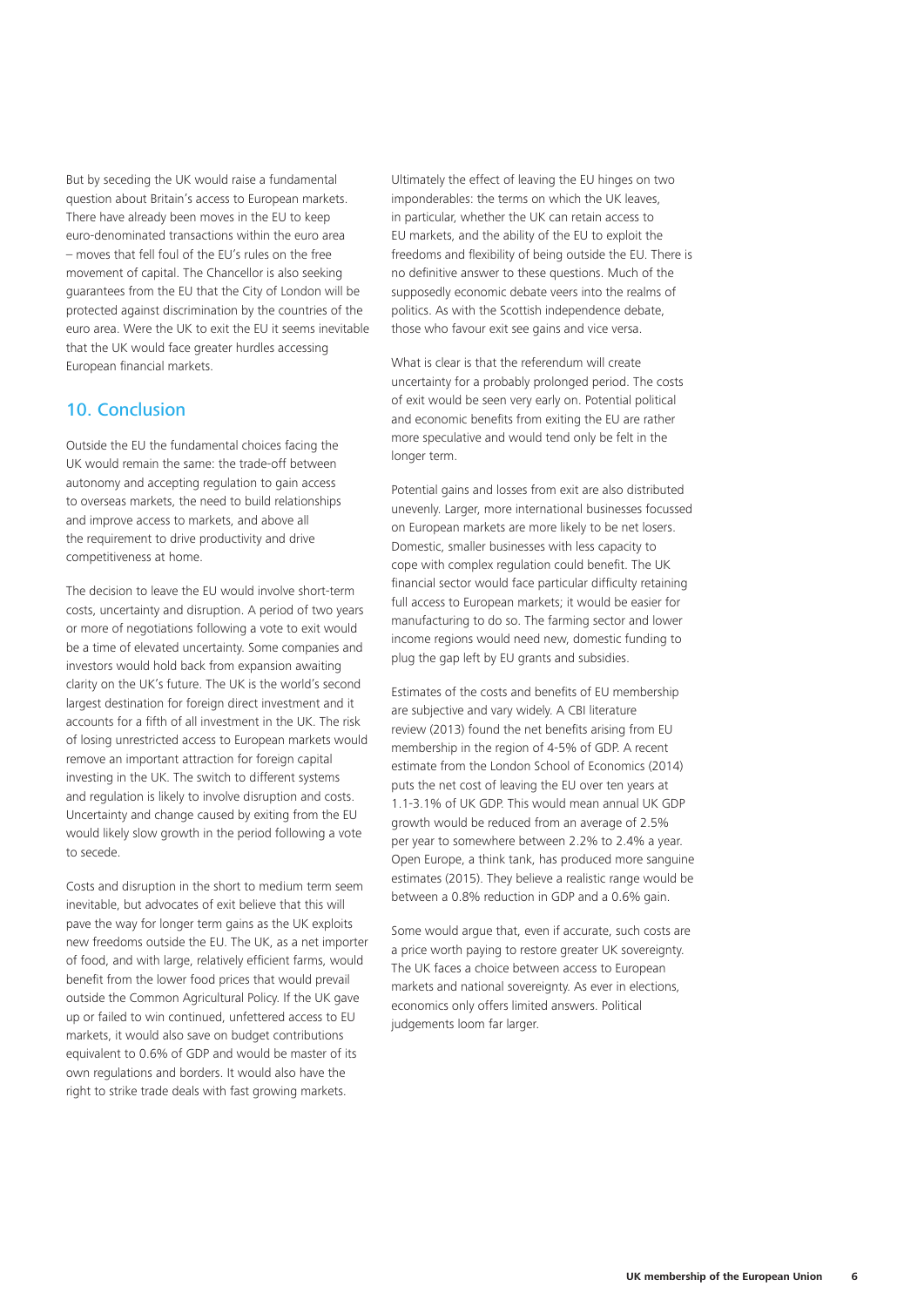### Appendix

#### **UK's options outside the European Union**

|                                                                              |            | <b>EU</b> member              | EEA<br>(Single Market only)      | <b>EFTA</b><br>(Free Trade<br>Agreement) | <b>MFN</b>               |
|------------------------------------------------------------------------------|------------|-------------------------------|----------------------------------|------------------------------------------|--------------------------|
|                                                                              |            | 28 European<br>member nations | Norway,<br>Lichtenstein, Iceland | <b>Switzerland</b>                       | e.g.<br><b>Australia</b> |
| Free movement of goods, people, services<br>and capital                      |            | <b>YES</b>                    | <b>YES</b>                       | <b>YES</b>                               | <b>No</b>                |
| Free to negotiate trade deals and set tariff levels<br>with non-EU countries |            | <b>No</b>                     | <b>YES</b>                       | <b>YES</b>                               | <b>YES</b>               |
| EU laws and<br>regulations                                                   | Influence  | <b>YES</b>                    | Slight/<br>indirect              | <b>No</b>                                | <b>No</b>                |
|                                                                              | Compliance | <b>YES</b>                    | <b>YES</b>                       | <b>YES</b><br>but some opt-outs          | <b>No</b>                |
| <b>Fiscal contributions</b>                                                  |            | <b>YES</b>                    | <b>YES</b><br>(83% of full rate) | <b>YES</b><br>(40% of full rate)         | <b>No</b>                |
| Common Agricultural Policy (CAP)                                             |            | <b>YES</b>                    | <b>No</b>                        | <b>No</b>                                | <b>No</b>                |

Looser ties with Europe

D